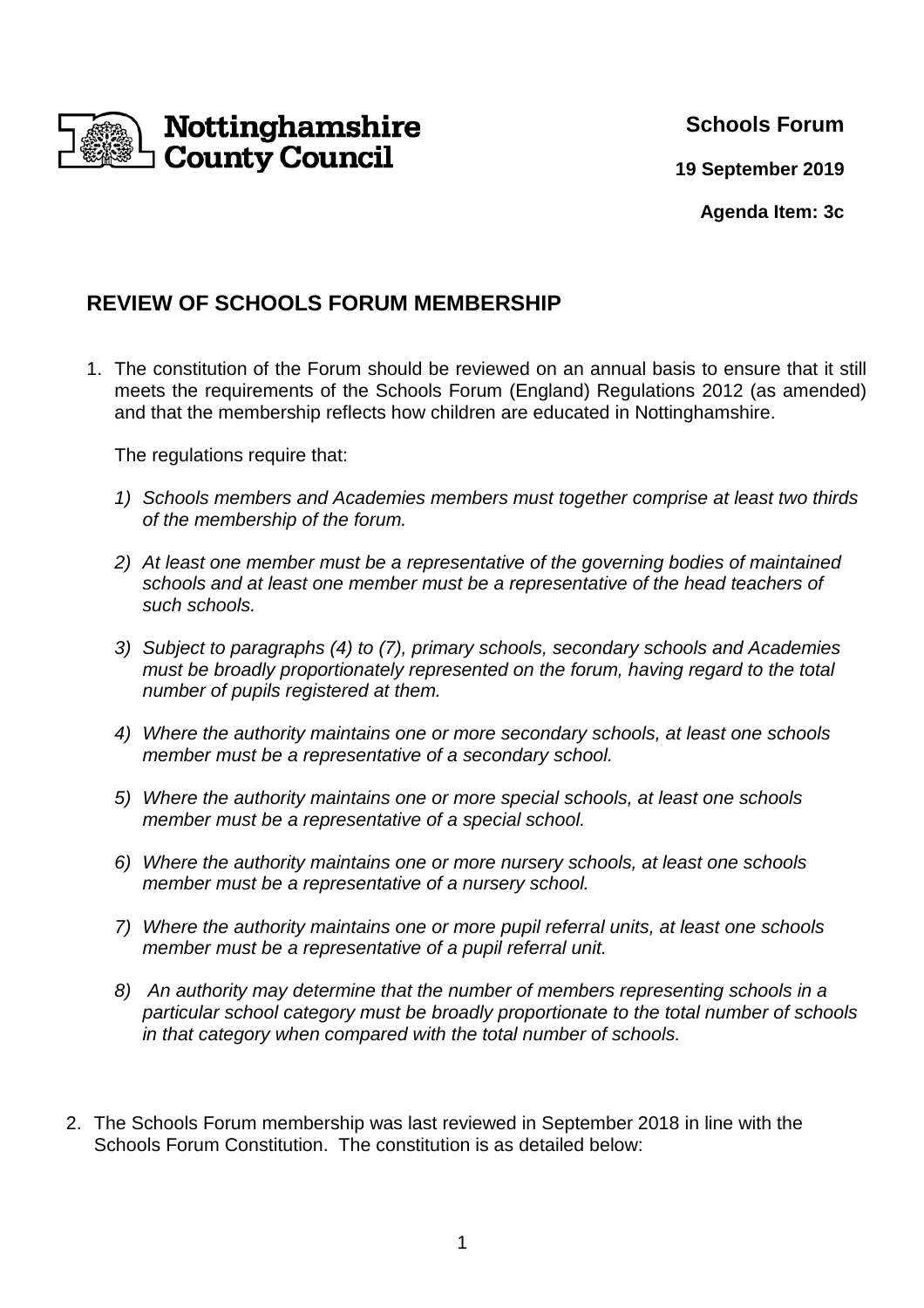### School and Academy membership (based on pupil population)

- 6 maintained primary Head teachers
- 1 maintained secondary Head teacher
- 7 academy
- 1 maintained special school Head Teacher
- 1 academy special school representative
- 5 governor representatives (minimum 1 maintained primary, 1 maintained secondary, 1 academy and 1 special school governor)

#### Non-school membership

- 1 FE representative from a Nottinghamshire College
- 2 PVI early years providers
- 2 Diocesan representatives
- 2 Trade Union representatives (teaching & non-teaching)

#### **Total membership: 28**

3. This membership was based on pupil data extracted from the October 2017 census and has now been updated to reflect the latest data from the October 2018 census in the following table:

| <b>Sector</b>          | <b>Number</b><br>Οf | <b>October</b><br>2017 | $\frac{0}{0}$  | <b>Number</b><br>Οf | <b>October</b><br>2018 | $\%$ |
|------------------------|---------------------|------------------------|----------------|---------------------|------------------------|------|
|                        | <b>Schools</b>      | <b>Census</b>          |                | <b>Schools</b>      | <b>Census</b>          |      |
| Primary – maintained   | 205                 | 45,743                 | 43             | 194                 | 43,249                 | 40   |
| Secondary - maintained | $\overline{2}$      | 1.901                  | $\overline{2}$ | $\overline{2}$      | 1,901                  | 2    |
| Primary – academy      | 75                  | 20,054                 | 19             | 86                  | 23,033                 | 21   |
| Secondary - academy    | 43                  | 39,054                 | 36             | 43                  | 40,285                 | 37   |
|                        | 325                 | 106,752                | 100            | 325                 | 108,527                | 100  |

- 4. The membership for maintained primary and academy members is based on a pupil population ratio and there has been a 3% shift in the number of pupils between these sectors, between the two census dates which would affect the membership. It is recommended, therefore, that the membership is adjusted so that the primary maintained sector is reduced from 6 to 5 and the academy sector is increased from 7 to 8 for the academic year 2019/20.
- 5. There is only one vacancy with the current position shown in the table below: